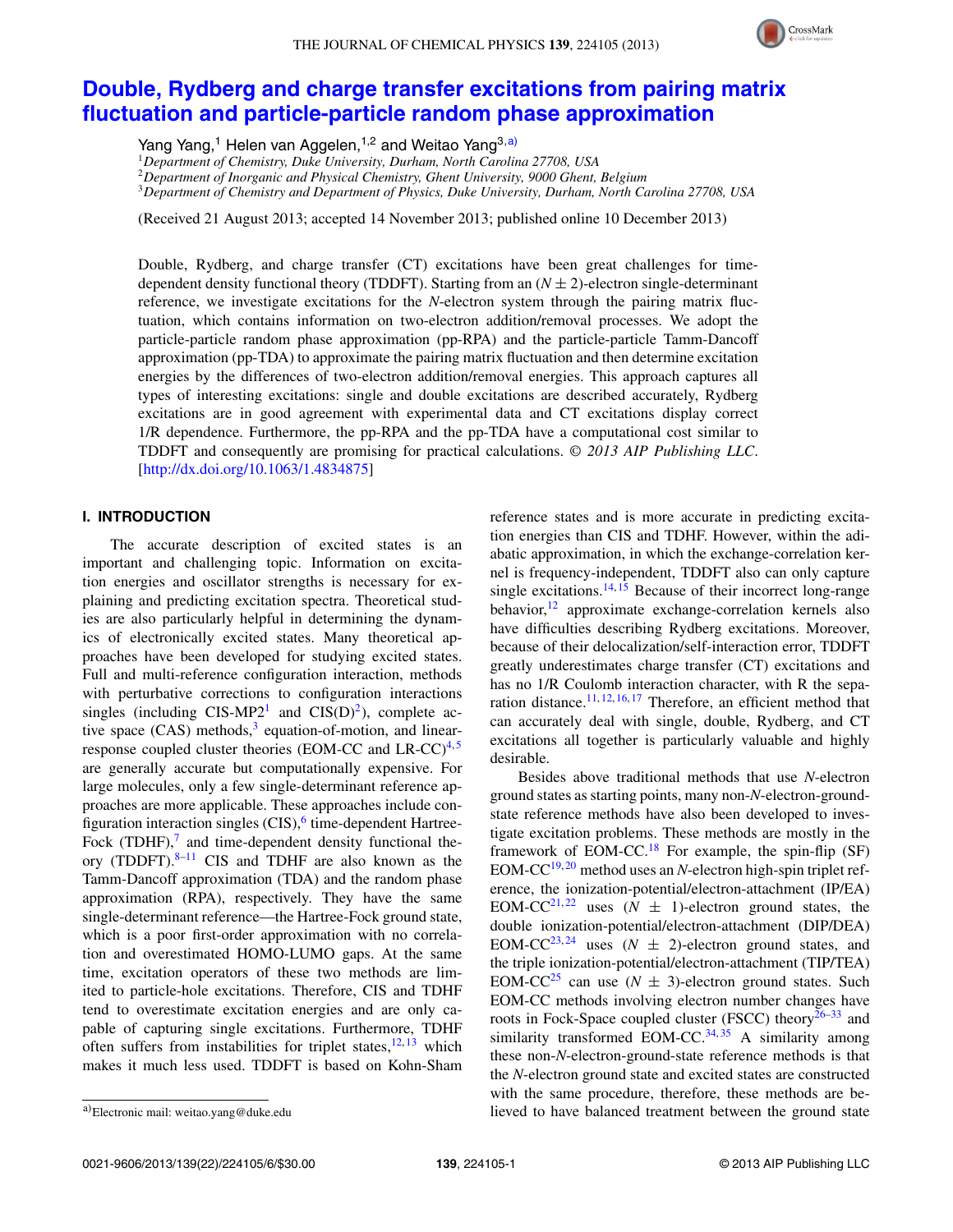and excited states. Furthermore, the change of references provides much more choices in solving excitation problems. However, these well-developed variants EOM-CC are also computationally expensive. Fortunately,  $SF-TDDFT$ ,  $36$ which only uses a single-determinant high-spin triplet reference, provides a computationally more efficient alternative to SF-EOM-CC and has found its practical use in the prediction of double excitations.<sup>37</sup> However, there are currently no single-determinant alternatives to EOM-CC methods based on ground states with different electron number. In this paper, we present such a single-determinant alternative to (DIP/DEA) EOM-CC.

The approach we develop in this paper adopts  $(N \pm 2)$ electron single-determinant references to investigate excitation problems. This approach is based on the pairing matrix fluctuation, which contains information on two-electron addition and removal processes as well as the ground state correlation energy. $38,39$  $38,39$  The pairing matrix fluctuation has been applied to the investigation of Auger Spectroscopy.<sup>[40,](#page-5-31)[41](#page-5-32)</sup> However, it has never been used to investigate neutral excitations. We start from single-determinant  $(N \pm 2)$ -electron references and from the pairing matrix fluctuation for these references, we obtain information on transitions both to the ground state and to the excited states of the *N*-electron system. With this information excitation energies and oscillator strengths can be determined. Although the exact pairing matrix fluctuation, which should give exact excitation energies, is unknown, the particle-particle random phase approximation (pp-RPA) and the particle-particle Tamm-Dancoff approximation (pp-TDA) provide useful first-order approximations. Unlike CIS, TDHF, and TDDFT approaches, which essentially adopt the particle-hole channel of interactions to solve excitation problems, this new approach adopts the particle-particle channel. In this paper, we will show its good performance in describing double, Rydberg, CT, and single excitations.

#### **II. THEORY**

The pairing matrix is defined as  $\kappa_{ij}(t) = \langle \Psi_0^N \rangle$ The pairing matrix is defined as  $\kappa_{ij}(t) = \langle \Psi_0^{\dagger} |$ <br>  $a_{H_i}(t)a_{H_j}(t)|\Psi_0^N\rangle$ ,<sup>[42](#page-5-33)</sup> in which  $\Psi_0^N$  is the *N*-electron ground state and  $a_{H_i}(t)$  is the annihilation operator in Heisenberg picture on orbital *i* at time *t*. In the absence of any pairing field, normal atomic and molecular systems stay in eigenstates of the particle number operator and the pairing matrix is always zero. However, when a perturbing pairing field  $\hat{F}(t') = \sum_{kl} f_{kl}(t') a_{H_l}^{\dagger}(t') a_{H_k}^{\dagger}(t') \theta(t')$  is tuned on after time 0, the pairing matrix will respond to this field and give non-zero results.  $\overline{\mathbf{K}}(t - t')$  describes this kind of response, and it is also equal to the pairing matrix fluctuation.<sup>38</sup> The matrix elements of  $\mathbf{\bar{K}}(t - t')$  are

$$
\bar{K}_{ijkl}(t - t') = -\frac{i}{\hbar} \theta(t - t') \langle \Psi_0^N | [a_{H_i}(t)a_{H_j}(t), a_{H_i}^{\dagger}(t')a_{H_k}^{\dagger}(t')] | \Psi_0^N \rangle.
$$
\n(1)

We can Fourier transform  $\bar{\mathbf{K}}(t - t')$  to the energy domain and the elements of the corresponding  $\overline{\mathbf{K}}(E)$  take the following form:

$$
\bar{K}(E)_{ijkl} = \sum_{n} \frac{\langle \Psi_0^N | a_i a_j | \Psi_n^{N+2} \rangle \langle \Psi_n^{N+2} | a_i^+ a_k^+ | \Psi_0^N \rangle}{E - \omega_n^{N+2} + i \eta} - \sum_{n} \frac{\langle \Psi_0^N | a_i^+ a_k^+ | \Psi_n^{N-2} \rangle \langle \Psi_n^{N-2} | a_i a_j | \Psi_0^N \rangle}{E - \omega_n^{N-2} + i \eta}.
$$
 (2)

 $\bar{K}(E)_{ijkl}$  has poles at the two-electron addition and removal energies  $\omega_n^{N+2}$  and  $\omega_n^{N-2}$ . If we compute for an  $(N-2)$ electron system instead of an *N*-electron system, the twoelectron addition energies  $\omega_n^N$  describe the transitions from the  $(N-2)$ -electron ground state  $|\Psi_0^{N-2}\rangle$  to the *N*-electron states  $|\Psi_n^N\rangle$ . The differences between the transition energies that involve the ground and the *n*th excited *N*-electron state can then be characterized as *N*-electron excitation energies,

$$
E_n^N - E_0^N = (E_n^N - E_0^{N-2}) - (E_0^N - E_0^{N-2}) = \omega_n^N - \omega_0^N.
$$
\n(3)

Therefore, exact *N*-electron excitation energies can be obtained from the exact pairing matrix fluctuation  $K(E)$  of the  $(N - 2)$ -electron system.

Although the exact pairing matrix fluctuation in general is difficult to compute, the pp-RPA $38,42$  $38,42$  provides a way of approximating this fluctuation,

<span id="page-1-1"></span>
$$
\bar{\mathbf{K}} = \bar{\mathbf{K}}^0 + \bar{\mathbf{K}}^0 \mathbf{V} \bar{\mathbf{K}},\tag{4}
$$

where  $\bar{\mathbf{K}}^0$  is the pairing matrix fluctuation for a non-interacting reference and **V** is the Coulomb interaction. This approximation can be applied to both HF references and density functional theory (DFT) references and can be further formulated into an eigenvalue problem, <sup>[38](#page-5-29)</sup>

$$
\begin{bmatrix} A & B \\ B^{\dagger} & C \end{bmatrix} \begin{bmatrix} X^n \\ Y^n \end{bmatrix} = \omega_n \begin{bmatrix} I & 0 \\ 0 & -I \end{bmatrix} \begin{bmatrix} X^n \\ Y^n \end{bmatrix},
$$
 (5)

<span id="page-1-0"></span>with

$$
A_{ab,cd} = \delta_{ac}\delta_{bd}(\epsilon_a + \epsilon_b) + \langle ab||cd\rangle,
$$
  
\n
$$
B_{ab,kl} = \langle ab||kl\rangle,
$$
  
\n
$$
C_{ij,kl} = -\delta_{ik}\delta_{jl}(\epsilon_i + \epsilon_j) + \langle ij||kl\rangle,
$$
 (6)

where *a*, *b*, *c*, *d* are particle indices and *i*, *j*, *k*, *l* are hole indices with restrictions that  $a > b$ ,  $c > d$ ,  $i > j$ , and  $k > l$ . Eigenvectors dominated by **X** components describe the transition amplitudes of two-electron addition processes with  $X_{ab}^n = \langle \Psi_0^N | a_a a_b | \Psi_n^{N+2} \rangle$  and  $Y_{ij}^n = \langle \Psi_0^N | a_i a_j | \Psi_n^{N+2} \rangle$ . Eigenvalues for these eigenvectors are two-electron addition energies  $\omega_n^{N+2} = E_n^{N+2} - E_0^N$ . Similarly, eigenvectors dominated by **Y** components describe the transition amplitudes of twoelectron removal processes with  $X_{ab}^n = \langle \Psi_0^N | a_b^+ a_a^+ | \Psi_n^{N-2} \rangle$ and  $Y_{ij}^n = \langle \Psi_0^N | a_j^+ a_i^+ | \Psi_n^{N-2} \rangle$ . The corresponding eigenvalues are two-electron removal energies  $\omega_n^{N-2} = E_0^N - E_n^{N-2}$ .

A Tamm-Dancoff approximation can be applied to the pp-RPA. Setting **B** to be **0**, the eigenvalue problem breaks into two separate blocks. The pp-TDA part

$$
AX^n = \omega_n X^n \tag{7}
$$

has only **X** components and describes the two-electron addition process, while the hh-TDA part

$$
\mathbf{C}\mathbf{Y}^n = -\omega_n \mathbf{Y}^n \tag{8}
$$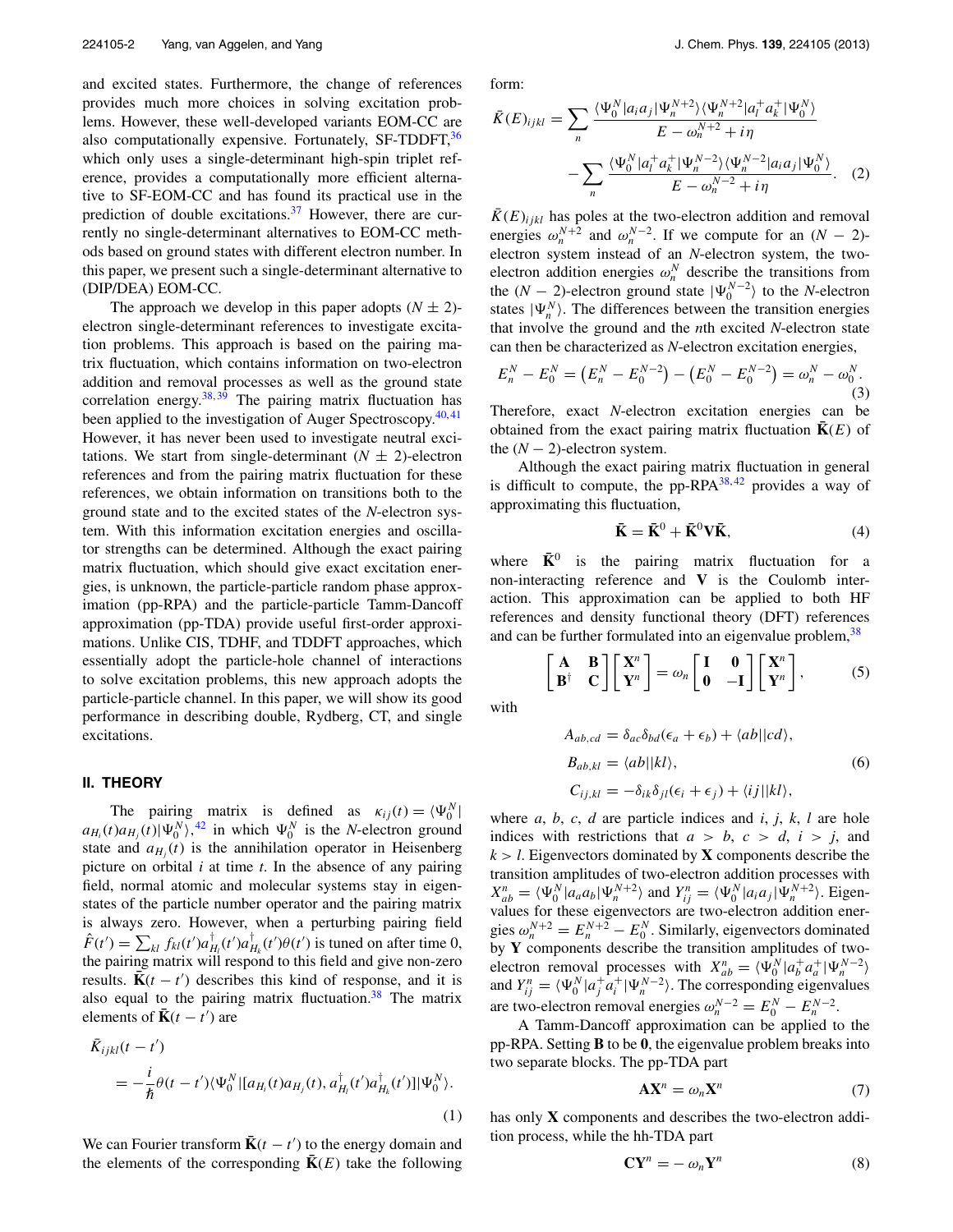has only **Y** components and describes the two-electron removal process.

The pp-RPA, pp-TDA, and hh-TDA can also be derived from the  $EOM.<sup>43,44</sup>$  $EOM.<sup>43,44</sup>$  $EOM.<sup>43,44</sup>$  $EOM.<sup>43,44</sup>$  In general, given an *N*-electron ground state  $|\Psi_0^N\rangle$ , all other *M*-electron states  $|\Psi_n^M\rangle$  can be regarded as excited states. The exact excitation operators can be expressed as

$$
O^{\dagger} = |\Psi_n^M \rangle \langle \Psi_0^N |.
$$
 (9)

The equation of motion is

$$
[\hat{H}, O^{\dagger}] = (E_n^M - E_0^N)O^{\dagger}, \qquad (10)
$$

and applying a probing de-excitation *δO* gives

$$
[\delta O, [\hat{H}, O^{\dagger}]] = (E_n^M - E_0^N)[\delta O, O^{\dagger}]. \tag{11}
$$

Note that here we derived the key equation  $(Eq. (11))$  $(Eq. (11))$  as an exact operator equation without dependence on references. However, we still need to project the operator equation on a reference to carry out matrix element evaluations. In practice, the projection is often onto a HF reference, which is an approximation to the exact ground state  $|\Psi_0^N\rangle$ . We also need to expand and then truncate the excitation operator. The expansion space usually can be spanned by all the possible combinations of creation and annihilation operators defined with the HF reference orbitals. If we simply restrict  $O^{\dagger}$  to 2p-addition excitations and *δO* to 2p-removal de-excitations, the EOM will give the pp-TDA equation. Similarly, if  $O^{\dagger}$  only includes 2h-removal excitations and *δO* only includes 2h-addition deexcitations, the EOM will recover the hh-TDA equation. The pp-RPA can also be recovered by allowing *O*† to include both 2p-addition and 2h-addition excitations and *δO* to include both 2p-removal and 2h-removal de-excitations.

However, as an approximated ground state, the references need not be restricted to an  $(N - 2)$ -electron HF determinant. DFT references, multi-determinant references, or even nonoptimized artificial references can be adopted. In this work, in addition to optimized single-determinant (*N* − 2)-electron references, we consider an *N*-electron system in which the two highest occupied orbitals are treated as virtual orbitals, denoted as the HF\* reference (detailed equations for HF\* can be found in Sec. I B of the supplementary material<sup>45</sup>). Essentially, this HF\* reference is a non-optimized singledeterminant  $(N - 2)$ -electron reference and it is similar in spirit to spin-flip methods, which use high-spin triplet *N*electron references. As to DFT references, if we argue in the framework of EOM, we should use HF-like orbital energies based on DFT orbitals. However, in the rest of the paper, when we use DFT references, we simply use the (generalized) Kohn-Sham orbitals and eigenvalues in Eq. [\(6\),](#page-1-0) and we will justify this approximation in a future paper.

## **III. COMPUTATIONAL DETAILS**

Our implementations and calculations were all based on the QM4D package.<sup>46</sup> For BH and CH<sup>+</sup>, geometries were taken from Ref. [47.](#page-5-38) The remaining geometries were taken from the G2/97 set, which were optimized using MP2(full)/6-  $31G<sup>*</sup><sup>48</sup>$  $31G<sup>*</sup><sup>48</sup>$  $31G<sup>*</sup><sup>48</sup>$  Rydberg excitations were investigated with atomic species as well as the  $N_2$  and CO molecule. Calculations on atoms used extensive even-tempered basis sets,  $49,50$  $49,50$  with exponents satisfying  $\alpha_i = \alpha_1 \beta^{i-1}$ . Each basis contains 20s, 17p, and 15d functions, with the smallest exponent  $\alpha_1$  = 0.00097656 and the rest growing by a factor of  $\beta = 2$ . Calculations on N<sub>2</sub> and CO used a triply augmented cc-pVTZ.<sup>51</sup> CT excitations were investigated with  $He<sub>2</sub>$  and  $C_2H_4 \cdot C_2F_4$  model systems. Since only the qualitative 1/R behavior was of present interest, we used the simple cc-pVDZ and  $6-31G^*$  basis sets, respectively. For He<sub>2</sub>, a point charge was positioned far from the molecule to break the symmetry. For *BH* and CH+, cc-pVQZ basis sets were used. For polyenes, we used an augmented cc-pVDZ basis for C and a cc-pVDZ basis for H.

# <span id="page-2-0"></span>**IV. RESULTS**

## **A. Double excitations**

The main strength of the pp-RPA is that it captures double excitations accurately (Table [I\)](#page-2-1). For Beryllium, with HF and HF\* references, the errors for double excitations are within 0.1 eV. With the B3LYP reference, the errors are slightly larger, but also within 1 eV. In this few-electron atomic system, the pp-RPA and the pp-TDA hardly show any differences (*<*0.01 eV). For BH, the pp-RPA also captures double excitations. Compared to EOM-CCSD(T) results, HF and HF\* references show errors of about 0.2 eV and B3LYP references show errors of about 0.1 eV. The excitations with double excitation character in all *trans*-1,3-butadiene and 1,3,5 hexatriene are also captured. Compared to experimental data or accurate *ab initio* methods, HF and B3LYP references give relatively accurate results, while the HF\* reference overestimates the excitation energies by about 1.5-2.0 eV. The pp-RPA and the pp-TDA show some differences ( $\approx$ 0.1 eV) in these larger systems, but the differences are still too small to conclude which approximation is better.

### **B. Rydberg excitations**

The pp-RPA describes Rydberg excitations well (Table [II\)](#page-3-0). With HF or HF\* references, the pp-RPA describes

<span id="page-2-1"></span>TABLE I. Lowest double excitations or excitations with double excitation character (in  $eV$ ).<sup>a</sup>

| Term               | Standard | <b>RPA-HF</b> | <b>TDA-HF</b> | RPA-B3LYP | RPA-HF* |
|--------------------|----------|---------------|---------------|-----------|---------|
| Be                 |          |               |               |           |         |
| ${}^{1}D$          | 7.05     | 7.06          | 7.06          | 7.97      | 7.06    |
| 3p                 | 7.40     | 7.45          | 7.45          | 7.84      | 7.45    |
| <b>BH</b>          |          |               |               |           |         |
| $3\Sigma$          | 5.04     | 5.51          | 5.48          | 5.12      | 5.53    |
| $\frac{1}{\Delta}$ | 6.06     | 6.15          | 6.12          | 5.98      | 6.18    |
| $1\Sigma$          | 7.20     | 7.10          | 7.11          | 7.05      | 7.22    |
| <b>Butadiene</b>   |          |               |               |           |         |
| ${}^{1}A_g$        | 6.55     | 5.93          | 5.83          | 6.47      | 7.93    |
| Hexatriene         |          |               |               |           |         |
| ${}^1\mathrm{A}_g$ | 5.21     | 5.43          | 5.34          | 5.01      | 7.46    |

<span id="page-2-2"></span><sup>a</sup>RPA is short form for pp-RPA and TDA is short form for pp-TDA. Standard values are experimental data for  $Be^{52}$  and hexatriene,<sup>53</sup> EOM-CCSD(T)/cc-pVQZ results for  $BH, <sup>47</sup> MR-CISD(O)$  $BH, <sup>47</sup> MR-CISD(O)$  $BH, <sup>47</sup> MR-CISD(O)$  results for butadiene.<sup>54</sup>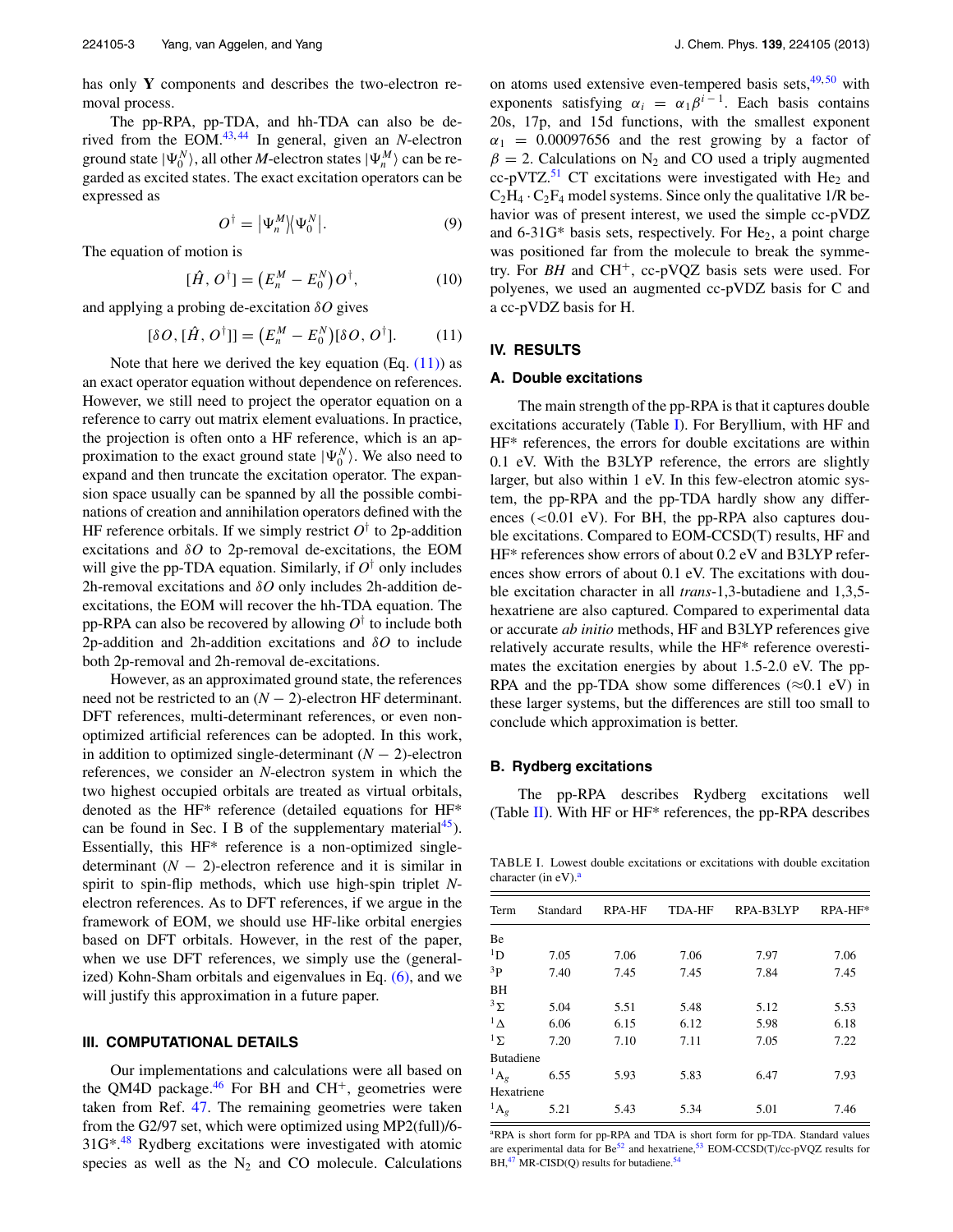<span id="page-3-0"></span>TABLE II. Rydberg excitations (in eV).<sup>a</sup>

| Transition                                        | Term              | Standard | RPA-HF | TDA-HF | $RPA-HF*$ |  |
|---------------------------------------------------|-------------------|----------|--------|--------|-----------|--|
| Be                                                |                   |          |        |        |           |  |
| $2s \rightarrow 6s$                               | ${}^{3}S$         | 8.82     | 8.79   | 8.79   | 8.79      |  |
| $2s \rightarrow 6s$                               | ${}^{1}S$         | 8.84     | 8.81   | 8.81   | 8.81      |  |
| $2s \rightarrow 6p$                               | 3 <sub>P</sub>    | 8.89     | 8.87   | 8.87   | 8.87      |  |
| $2s \rightarrow 6p$                               | $1\,\mathbf{p}$   | 8.90     | 8.87   | 8.87   | 8.87      |  |
| $2s \rightarrow 6d$                               | $\rm^{3}D$        | 8.93     | 8.91   | 8.91   | 8.91      |  |
| $2s \rightarrow 6d$                               | $\rm ^1D$         | 8.96     | 8.95   | 8.95   | 8.95      |  |
| Li                                                |                   |          |        |        |           |  |
| $2s \rightarrow 6s$                               | $^{2}S$           | 4.96     | 4.97   | 4.97   |           |  |
| $2s \rightarrow 6p$                               | $^{2}P$           | 5.01     | 5.05   | 5.05   |           |  |
| $2s \rightarrow 6d$                               | $^{2}D$           | 5.01     | 5.03   | 5.03   |           |  |
| $N_2$                                             |                   |          |        |        |           |  |
| $\sigma_g \rightarrow 3s\sigma_g$                 | $3\Sigma_g^+$     | 12.0     | 10.97  | 10.39  |           |  |
| $\sigma_{\varrho} \rightarrow 3s\sigma_{\varrho}$ | $1\sum_{\varrho}$ | 12.2     | 11.07  | 10.69  | .         |  |
| $\sigma_g \rightarrow 3p\pi_u$                    | ${}^{1}\Pi_u$     | 12.90    | 11.62  | 11.26  |           |  |
| $\sigma_g \rightarrow 3p\sigma_u$                 | $1\Sigma_u^+$     | 12.98    | 11.63  | 11.29  |           |  |

<span id="page-3-1"></span><sup>a</sup>RPA is short form for pp-RPA and TDA is short form for pp-TDA. Standard values are all experimental data. $52,55$  $52,55$  Li has no hole-hole pairs and consequently RPA and TDA calculations are the same. Since our current implementation on the pp-RPA-HF\* is only for closed-shell systems with non-degenerate HOMO orbitals, so no data are available for Li, nor for  $N_2$  because its HF HOMO orbitals are degenerate  $\pi$ , which is incorrect.

Rydberg excitation energies within 0.03 eV for Beryllium. For open-shell Lithium, in spite of some spin contamination, results are also in good agreement with experimental data, with errors smaller than 0.1 eV. For molecules such as  $N_2$ , errors are about 1.2 eV, which is better than TDLDA results ( $\approx$ 2 eV).<sup>[50](#page-5-41)</sup> Calculations with the B3LYP reference overestimate Rydberg excitations and do not perform as well as with the HF reference (Tables II, IV, V, VIII, and IX in the supplementary material $45$ ).

## **C. CT excitations**

The pp-RPA is capable of describing CT excitations (Figure [1](#page-3-2) for  $C_2H_4$  $C_2H_4$  $C_2H_4$  ·  $C_2F_4$  and Figure 2 for He<sub>2</sub>). The computed CT excitations show exact 1/R dependence, with R the separation distance. Other non-CT excitations remain constant with respect to R. In these two systems, because HF and DFT calculations on the  $(N - 2)$ -electron references give nearly degenerate and delocalized HOMO and LUMO orbitals and are hard to converge, we cannot perform further pp-RPA calculations. Fortunately, with the HF\* reference, the HOMO orbital for the N-electron system is non-degenerate and localized and can be treated as unoccupied. Through pairing matrix fluctuation, two electrons can be added either both to the same molecule, thus describing non-CT excitations, or to a different molecule each, thus describing CT excitations.

## **D. Single excitations**

The pp-RPA describes single excitations well. A small selection of single excitations is shown in Table [III.](#page-4-0) For the two-electron system He, the pp-RPA-HF\* reduces to the pp-TDA-HF\* and they have a complete expansion of excitation operators. Consequently, they are exact for two-electron systems. For other cases, such as  $C$ ,  $N_2$ , and  $CO$  (Tables

<span id="page-3-2"></span>

FIG. 1. CT and non-CT excitations calculated with pp-RPA-HF\* for  $C_2H_4 \cdot C_2F_4$  (the lowest non-CT excitation is not shown). Non-CT excitations are denoted with black solid lines and they show a constant behavior. CT excitations are denoted with red dashed lines and they increase when distance increases. This increasing behavior is "parallel" to the dotted blue line, which is a shifted 1/R reference.

IV, VIII, and IX in the supplementary material<sup>45</sup>), we notice some missing excitations from orbitals below HOMO and these missing excitations will be discussed in Sec. [IV E.](#page-4-1) For all other single excitations that we captured, the pp-RPA and the pp-TDA give good results comparable with TDDFT (with B3LYP or LDA).

The good quality of pp-RPA and pp-TDA excitation energies benefits from the same level of correlated descriptions for both the ground and the excited states, based on a common  $(N - 2)$ -electron reference. This is an advantage of all the non-ground-state-reference approaches. Therefore, not only the pp-RPA can capture some excitations that are missing or particularly challenging for TDDFT, but also it describes single excitations as well as TDDFT.

<span id="page-3-3"></span>

FIG. 2. CT excitations calculated with pp-RPA-HF\* for He<sub>2</sub>. Excitation energies for the three CT states at 9 Å are all set to zero. The 1/R reference is also shifted to zero at 9 Å. All these three CT excitations show an exact 1/R behavior.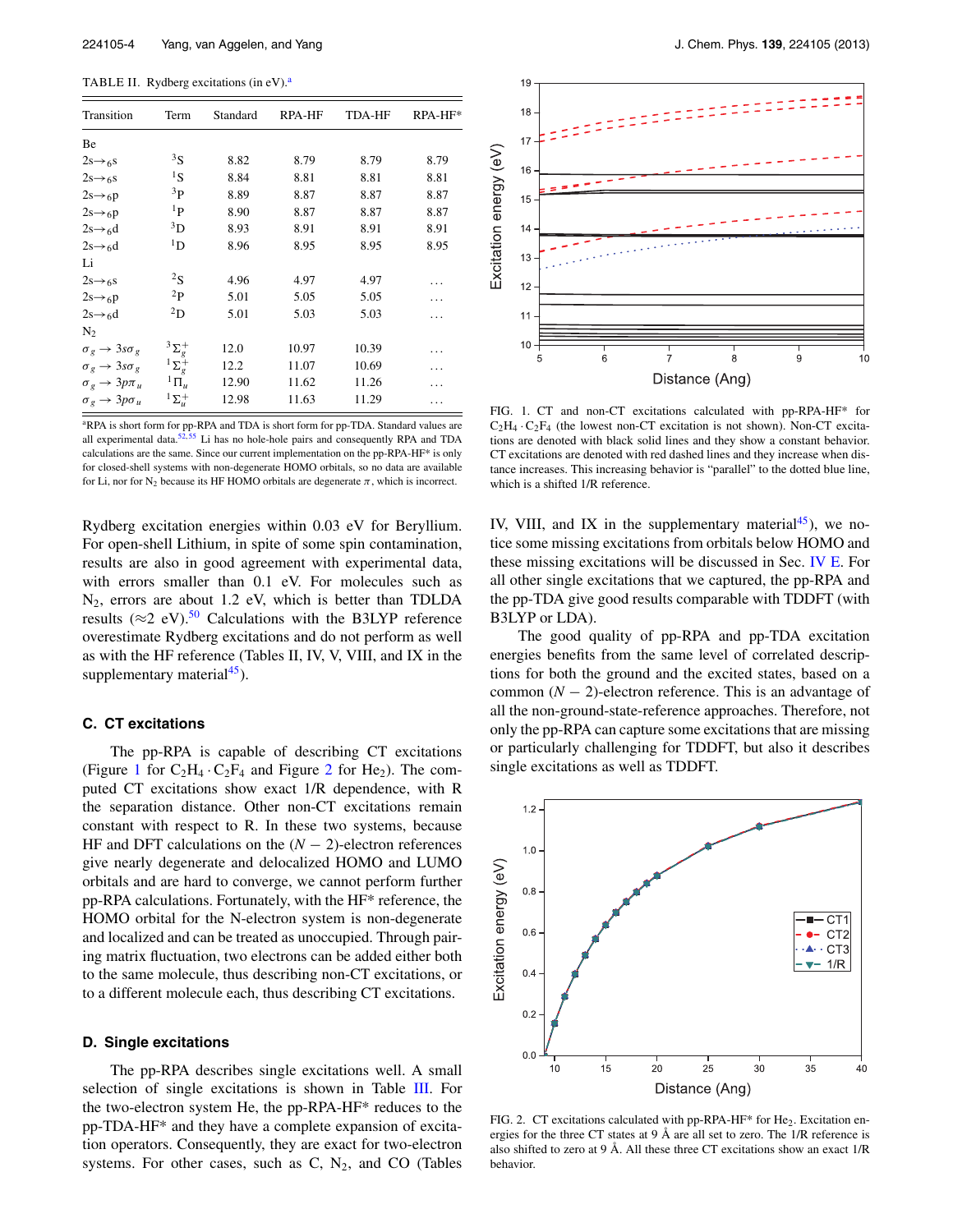<span id="page-4-0"></span>TABLE III. Single excitations (in  $eV$ ).<sup>a</sup>

| Term           | <b>RPA-HF</b><br>Standard |      | RPA-B3LYP | RPA-HF* | <b>TDDFT</b> |  |
|----------------|---------------------------|------|-----------|---------|--------------|--|
| Mg             |                           |      |           |         |              |  |
| 3 <sub>P</sub> | 2.71                      | 2.57 | 3.43      | 2.58    | 2.61         |  |
| 1 <sub>P</sub> | 4.53                      | 4.27 | 5.68      | 4.28    | 4.25         |  |
| ${}^{3}S$      | 5.11                      | 4.99 | 6.96      | 5.00    | 5.06         |  |
| ${}^{1}S$      | 5.39                      | 5.27 | 7.21      | 5.28    | 5.45         |  |
| $CH+$          |                           |      |           |         |              |  |
| $3\,\Pi$       | 1.15                      | 1.72 | 1.16      | 1.31    | $-1.24$      |  |
| $1\,\Pi$       | 3.07                      | 3.60 | 3.18      | 3.50    | 2.83         |  |
| $_{\rm CO}$    |                           |      |           |         |              |  |
| $3\,\Pi$       | 6.32                      | 5.59 | 5.84      | 6.44    | 5.96         |  |
| $1\,\Pi$       | 8.51                      | 7.77 | 7.99      | 9.32    | 8.42         |  |

<span id="page-4-2"></span><sup>a</sup>RPA is short form for pp-RPA and TDA is short form for pp-TDA. Standard values are experimental data for Be<sup>52</sup> and CO,<sup>[55](#page-5-46)</sup> EOM-CCSD(T)/cc-pVQZ results for CH<sup>+ [47](#page-5-38)</sup> TDDFT results come from TD-B3LYP calculations for Mg and CH+[47](#page-5-38) and TD-LDA calculations for CO.[50](#page-5-41)

## <span id="page-4-1"></span>**E. Missing excitations**

Some excitations from orbitals below HOMO (Tables IV, VIII, and IX in the supplementary material<sup>45</sup>) are missing. This is a limitation of our current implementation, in which the orbitals below the HOMO are all occupied in all the references. Therefore only excitations from the HOMO orbital are present in the excitation spectrum. However, because of the flexibility of choosing reference configurations, a HF\* reference with lower-energy orbitals unoccupied or a spin-flip (*N* − 2)-electron reference or a multi-determinant reference should retrieve these excitations.

### **F. Oscillator strengths**

Oscillator strengths can be calculated with the pp-TDA. As the eigenvectors **X** describe transition amplitudes between the (*N* − 2)-electron ground state and all the *N*-electron states, we can calculate all the *N*-electron wavefunctions and transition dipoles between any two *N*-electron states (detailed derivation can be found in Sec. I D in the supplementary material<sup>45</sup>). A test on  $H_2$  agrees well with TDHF results (Table [IV\)](#page-4-3).

<span id="page-4-3"></span>TABLE IV. Oscillator strengths (in a.u.) for  $H_2$  calculated with the pp-TDA-HF\* and TDHF.<sup>a</sup>

| Transition                  | pp-TDA-HF* | <b>TDHF</b> |  |
|-----------------------------|------------|-------------|--|
| $HOMO \rightarrow HOMO + 1$ | 0.28       | 0.29        |  |
| $HOMO \rightarrow HOMO + 2$ | $\Omega$   | $\theta$    |  |
| $HOMO \rightarrow HOMO + 3$ | 0.35       | 0.35        |  |
| $HOMO \rightarrow HOMO + 4$ | $\Omega$   | $\Omega$    |  |
| $HOMO \rightarrow HOMO + 5$ | 0.03       | 0.04        |  |
| $HOMO \rightarrow HOMO + 6$ | 0.82       | 0.83        |  |
| $HOMO \rightarrow HOMO + 7$ | 0.83       | 0.83        |  |
| $HOMO \rightarrow HOMO + 8$ | $\Omega$   | $\Omega$    |  |
|                             |            |             |  |

<span id="page-4-4"></span><sup>a</sup>TDA is short form for pp-TDA. Both calculations are performed using the  $6-31++G^{**}$ basis set. The pp-TDA shows good agreement with TDHF.

<span id="page-4-6"></span>TABLE V. Excitations from  $(N + 2)$ -electron reference systems (in eV).<sup>a</sup>

| Configuration     | Term         | Expt. | <b>RPA-HF</b> | <b>TDA-HF</b> | RPA-<br>B3LYP | TDA-<br>B3LYP |
|-------------------|--------------|-------|---------------|---------------|---------------|---------------|
| S                 |              |       |               |               |               |               |
| $3s^23p^4$        | 1D           | 1.15  | 1.07          | 1.13          | 1.04          | 1.11          |
| $3s^23p^4$        | 1S           | 2.75  | 1.93          | 2.26          | 1.71          | 2.08          |
| 3s3p <sup>5</sup> | $3P^{\circ}$ | 8.93  | 13.15         | 13.08         | 10.17         | 10.08         |
| $\Omega$          |              |       |               |               |               |               |
| $2s^22p^4$        | 1D           | 1.97  | 1.49          | 1.59          | 1.43          | 1.56          |
| $2s^22p^4$        | 1S           | 4.19  | 2.70          | 3.11          | 2.39          | 2.83          |
| 2s2p <sup>5</sup> | $3P^{\circ}$ | 15.66 | 19.28         | 19.16         | 14.87         | 14.71         |

<span id="page-4-5"></span><sup>a</sup>RPA is short form for pp-RPA and TDA is short form for hh-TDA. Experimental values are from Ref. [52.](#page-5-43) All calculations start with  $(N + 2)$ -electron references and use the ccpVQZ basis set.

# **G. Excitations from (<sup>N</sup> + 2)-electron reference systems**

We also performed preliminary tests on the two electronremoval part with  $(N + 2)$ -electron references (Table [V\)](#page-4-6). On the whole, the results have relatively large errors. However, from these two limited cases, it seems that the HF reference is better for HOMO excitations, while the B3LYP reference is better for lower-orbital excitations.

# **H. Cost evaluation**

Our current implementation is based on direct matrix diagonalization on Eq.  $(5)$ , which gives all the eigenvalues and eigenvectors. The cost of computing all  $O(N^2)$  eigenvalues is roughly  $O(N^6)$ . However, this is not the most efficient way, since only a small fraction of excitation spectrum is usually of interest, the states of interest can be computed with the Davidson algorithm<sup>[56](#page-5-47)</sup> in the pp-TDA to achieve the  $O(N^4)$ scaling. A similar implementation should also be possible for the pp-RPA. Therefore, these approaches should have a computational cost similar to TDDFT. They are probably the first known approaches that describe single, double, Rydberg, and CT excitations well with only  $O(N^4)$  cost, and may have a promising future in practical calculations.

## **V. CONCLUSIONS**

In this paper, we proposed an approach that uses pairing matrix fluctuations to solve excitation problems. It can be viewed as a single-reference counterpart of the DIP/DEA-EOM-CC method which uses coupled-cluster references. It is also the particle-particle channel counterpart of CIS, TDHF, and TDDFT, which essentially adopts the particlehole channel. Furthermore, it also has similar philosophy to SF-TDDFT, which is a non-ground-state single-determinant starting point. The pp-RPA, pp-TDA, and hh-TDA provide reasonable approximations to the pairing matrix fluctuation and give rise to good descriptions of double, Rydberg, CT, and single excitations. Although the current implementation has restrictions only to the HOMO excitations, the problem can be tackled by adopting more flexible references. These methods should have computational cost similar to TDDFT